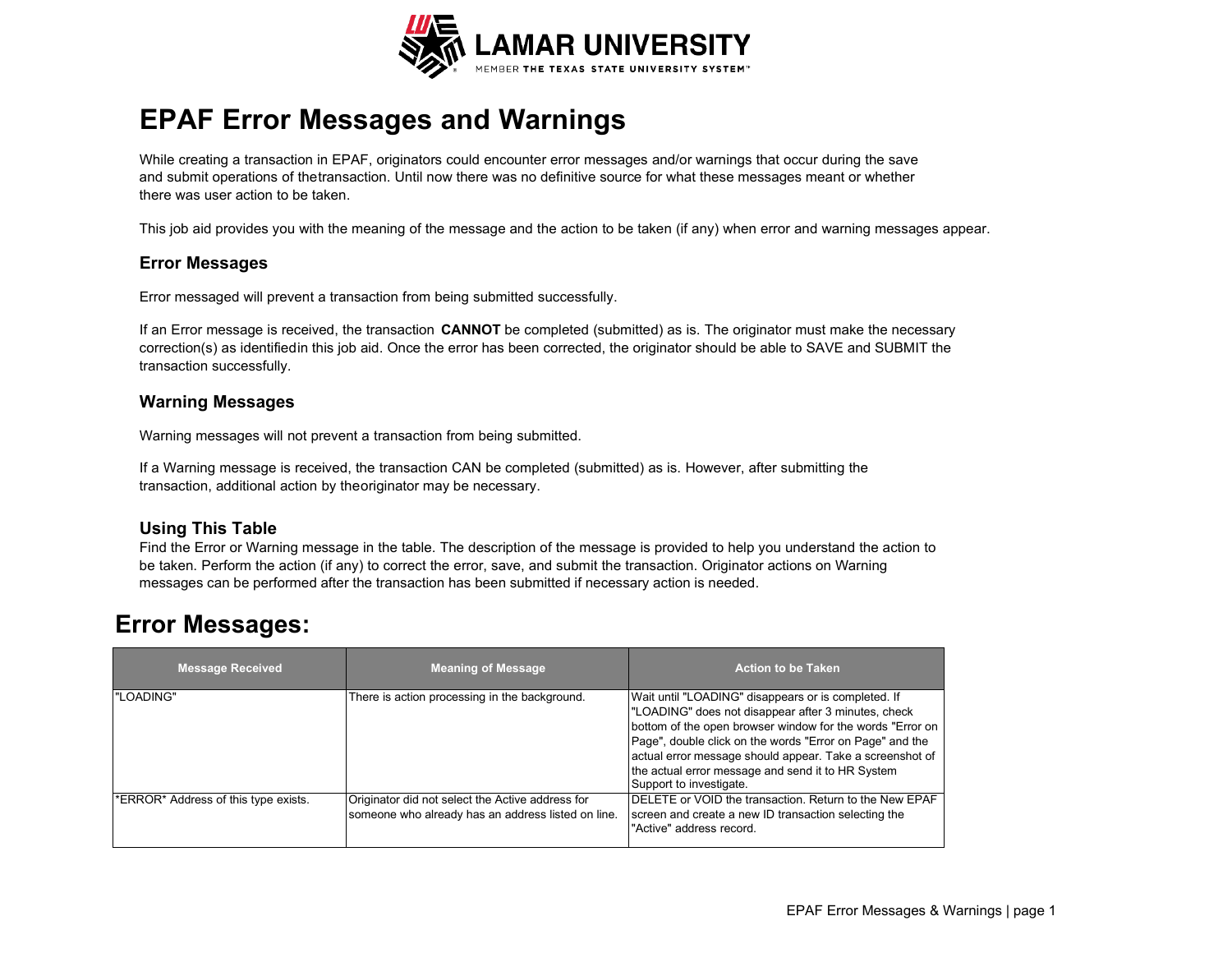| <b>Message Received</b>                                                                                | <b>Meaning of Message</b>                                                                                                                                                                                                                                        | <b>Action to be Taken</b>                                                                                                                                                                                                                                                                                                                                                                                                                                                                            |
|--------------------------------------------------------------------------------------------------------|------------------------------------------------------------------------------------------------------------------------------------------------------------------------------------------------------------------------------------------------------------------|------------------------------------------------------------------------------------------------------------------------------------------------------------------------------------------------------------------------------------------------------------------------------------------------------------------------------------------------------------------------------------------------------------------------------------------------------------------------------------------------------|
| *ERROR* Base Job cannot begin before<br>the position. Check position dates.                            | 1.) The assignment begin date is earlier than the<br>Position Roll date of October 1 for the new Fiscal<br>Year.<br>2.) The Position number for the assignment was<br>either created by the Budget Office with a date<br>greater than the assignment begin date. | 1.) DELETE or VOID the transaction.<br>2.) Check to make sure the correct Position number was<br>entered or selected. If so, contact Budget to see if they<br>can correct the Position Begin Date and resubmit the<br>transaction once the corrected Position Begin Date shows<br>on NBAPOSN.<br>3.) If the Position number is incorrect, DELETE or VOID<br>the transaction and create a new transaction under the<br>correct Position number.                                                       |
| *ERROR* Base Job record must exist to<br>create a new job.                                             | Originator entered a new Position/Suffix, instead of<br>selecting the active Position/Suffix on a JOBDTL<br>transaction, therefore there is no assignment posted<br>on NBAJOBS for the Position/Suffix entered on the<br>EPAF transaction.                       | DELETE or VOID the transaction. Return to the New EPAF<br>screen and create new transaction selecting the correct<br>Position and/or Suffix for a JOBDTL transaction or create a<br>NEWPOS transaction, if creating a new Position and or<br>Suffix.                                                                                                                                                                                                                                                 |
| *ERROR* Begin Date cannot be later than<br>Jobs Effective Date.                                        | There is no assignment posted on NBAJOBS for the<br>Position/Suffix entered on the EPAF transaction.                                                                                                                                                             | If there is a NEWPOS or HR-POS transaction in the queue<br>to be applied prior to this EPAF transaction, wait until that<br>transaction shows on NBAPOS and then submit this<br>transaction. If the transaction has already been submitted<br>or has the incorrect Position/Suffix, DELETE or VOID the<br>transaction. Return to the New EPAF screen and create a<br>new transaction under correct/current Position/Suffix.                                                                          |
| *ERROR* Begin Date must equal the first<br>Jobs Detail Effective Date.                                 | A transaction for this Position/Suffix already exists.                                                                                                                                                                                                           | DELETE or VOID the transaction. Return to the New EPAF<br>screen and create new transaction under the correct<br>Position or new Suffix.                                                                                                                                                                                                                                                                                                                                                             |
| <b>ERROR: CANCELLATION FEES MUST</b><br>BE ONE-TIME PAYMENTS.                                          | The Contract Dates entered on the PTCAN or<br>USCAN transaction are not for entire current service<br>period.                                                                                                                                                    | DELETE or VOID the transaction. Return to the New EPAF<br>screen and create new transaction using the Start of the<br>current pay period as the Effective and Contract Begin<br>Date and the end of the current pay period as the Contract<br>End Date.                                                                                                                                                                                                                                              |
| *ERROR* Cannot be terminated. All jobs<br>have to be ended.                                            | The EPAF transaction was entered as a<br>Separation (TERMEM), but the employee has<br>more than one open assignment on NBAJOBS.                                                                                                                                  | DELETE or VOID the transaction. Return to the New EPAF<br>screen and create a End of Job Assignment (TERM-JB)<br>transaction.                                                                                                                                                                                                                                                                                                                                                                        |
| <b>ERROR: CANNOT CREATE EPAF</b><br><b>WHERE CONTRACT TERMINATES</b><br>BEFORE THE CURRENT PAY PERIOD. | The Date entered in the Contract End Date field is<br>from a previous pay period and the Payroll process<br>for that pay period has already completed.                                                                                                           | If the incorrect Contract End Date was entered, return to<br>the Contract End Date field and enter the correct Contract<br>End Date. Then resave and resubmit the transaction.<br>If the assignment truly ended in a previous pay period,<br>DELETE or VOID the transaction. Return to the New EPAF<br>screen and create new transaction using the Start of the<br>current pay period as the Effective and Contract Begin<br>Date and the end of the current pay period as the Contract<br>End Date. |
| ERROR: CANNOT CREATE ONE-TIME<br>PAYMENT FOR PAST PAY PERIOD.                                          | The Dates entered for the One-Time Payment all fall<br>in a previous pay period and the Payroll process for<br>that pay period has already completed.                                                                                                            | Return to the New EPAF screen and create new<br>transaction using the Start of the current pay period as<br>the Effective Date.                                                                                                                                                                                                                                                                                                                                                                      |
| *ERROR* Cannot find record using primary<br>or unique key for Job Detail.                              | The Query Date and/or Effective Date entered are<br>prior to the Job Begin Date for this Position/Suffix.                                                                                                                                                        | DELETE or VOID the transaction. Return to the New EPAF<br>screen and create new transaction using a valid Query<br>Date and/or Effective Date.                                                                                                                                                                                                                                                                                                                                                       |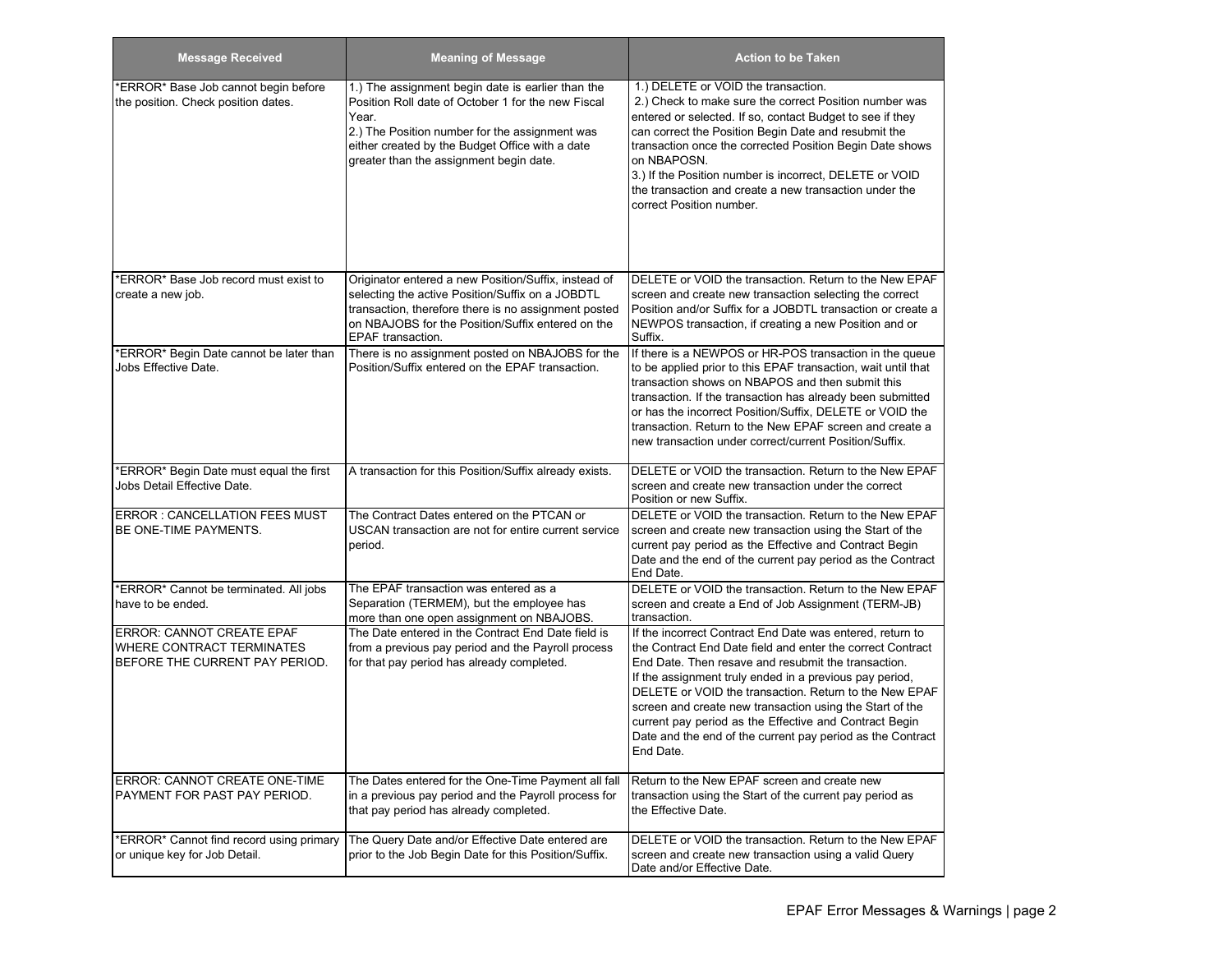| <b>Message Received</b>                                                      | <b>Meaning of Message</b>                                                                                                                                                                                                                  | <b>Action to be Taken</b>                                                                                                                                                                                                                                                                                                                                                                                                           |
|------------------------------------------------------------------------------|--------------------------------------------------------------------------------------------------------------------------------------------------------------------------------------------------------------------------------------------|-------------------------------------------------------------------------------------------------------------------------------------------------------------------------------------------------------------------------------------------------------------------------------------------------------------------------------------------------------------------------------------------------------------------------------------|
| <b>ERROR* Contract End Date must not be</b><br>later than Base Job End Date. | Transaction entered on a Position/Suffix that is<br>already Terminated with a JOB END DATE listed on<br>NBAJOBS for that Position/Suffix.                                                                                                  | DELETE or VOID the transaction. Return to the New EPAF<br>screen and create new transaction under the<br>correct/current Position/Suffix.                                                                                                                                                                                                                                                                                           |
| *ERROR* Contract Start and End Dates<br>must both exist.                     | A Contract Begin Date and Contract End Date are<br>required if either Date is entered.                                                                                                                                                     | Return to the field with the missing date and enter a date in<br>the field and then resave and resubmit the transaction.                                                                                                                                                                                                                                                                                                            |
| *ERROR* Contract Start Date must be<br>earlier than Contract End Date.       | Contract End Date was either entered incorrectly or<br>not updated.                                                                                                                                                                        | Return to the Contract End Date field and enter the correct<br>Contract End Date. Then resave and resubmit the<br>transaction.                                                                                                                                                                                                                                                                                                      |
| *ERROR* Cannot update because the<br>Entity Indicator cannot be changed.     | There is an existing "non-person" record under the ID<br>entered                                                                                                                                                                           | DELETE or VOID the EPAF transaction and email HR. HR<br>will provide a LU ID. Return to the New EPAF screen and<br>create a new transaction using the LU ID provided by HR.                                                                                                                                                                                                                                                         |
| *ERROR* Date cannot be after the Base<br>Job End Date of DD-MMM-YYYY.        | Transaction entered on a Position/Suffix that is<br>already Terminated with a JOB END DATE listed on<br>NBAJOBS for that Position/Suffix.                                                                                                  | DELETE or VOID the transaction. Return to the New EPAF<br>screen and create new transaction under the<br>correct/current Position/Suffix.                                                                                                                                                                                                                                                                                           |
| *ERROR* Date cannot be prior to the Base<br>Job Begin Date of DD-MMM-YYYY.   | There is no assignment posted on NBAJOBS for the<br>Position/Suffix entered on the EPAF transaction.                                                                                                                                       | If there is a NEWPOS or HR-POS transaction in the queue<br>to be applied prior to this EPAF transaction, wait until that<br>transaction shows on NBAPOS and then submit this<br>transaction. If the transaction has already been submitted<br>or has the incorrect Position/Suffix, DELETE or VOID the<br>transaction. Then return to the New EPAF screen and<br>create a new transaction under correct/current<br>Position/Suffix. |
| *ERROR* Eff Date must be greater than<br>Last Paid Date of DD-MMM-YYYY.      | Last Paid Date was changed before transaction had<br>final Approval.                                                                                                                                                                       | DELETE or VOID the transaction. Return to the New EPAF<br>screen and create new transaction.                                                                                                                                                                                                                                                                                                                                        |
| *ERROR* Hours Per Day must be between<br>1 and 24.                           | Appt Percent less than 14, causing Hours per Day to<br>fall below 1                                                                                                                                                                        | DELETE or VOID the transaction. Contact Payroll on<br>how to proceed with EPAF.                                                                                                                                                                                                                                                                                                                                                     |
| *ERROR* ID is not defined as employee.                                       | Transaction was entered with LU ID for someone<br>who does not have a record in Banner as an<br>employee.                                                                                                                                  | Return to the New EPAF screen. Check to make sure<br>correct LU ID was entered. If the correct ID was<br>entered, contact HR to change status from non-<br>employee to employee. Then return to the New EPAF<br>screen and create a new transaction.on status is<br>changed.                                                                                                                                                        |
| <b>ERRUR</b> " Invalid Action.                                               | 1.) Transaction entered on a Position/Sumix that<br>position has JOB END DATE.<br>2.) Behind the scenes calculations are not valid for<br>type of transaction but due to the edits put in place,<br>those calculations are not necessary.  | already has TERMINATION posted on NBAJOBS, so 1.) DELETE or VOID the transaction and create a new<br>transaction under the correct or new Position/Suffix.<br>2.) The message is more of a WARNING than ERROR.<br>Continue with the transaction as it will save, submit,<br>approve and apply correctly.                                                                                                                            |
| *ERROR* Invalid Date for Current Hire<br>Date. Format is MM/DD/YYYY          | Date was not entered correctly. Format MUST be<br>MM/DD/YYYY, not MM/DD/YY or DD-MMM-YYYY.                                                                                                                                                 | Return to incorrect date and reenter in correct format, then<br>tab through all fields to ensure any other dates that have<br>edits based on that date field default correctly and resave<br>and resubmit the transaction.                                                                                                                                                                                                          |
| *ERROR* Job Detail record must exist to<br>create a new job.                 | Originator entered a new Position/Suffix, instead of<br>selecting the active Position/Suffix on a JOBDTL<br>transaction, therefore there is no assignment posted<br>on NBAJOBS for the Position/Suffix entered on the<br>EPAF transaction. | DELETE or VOID the transaction. Return to the New EPAF<br>screen and create new transaction selecting the correct<br>Position and/or Suffix for a JOBDTL transaction or create a<br>NEWPOS transaction, if creating a new Position and or<br>Suffix.                                                                                                                                                                                |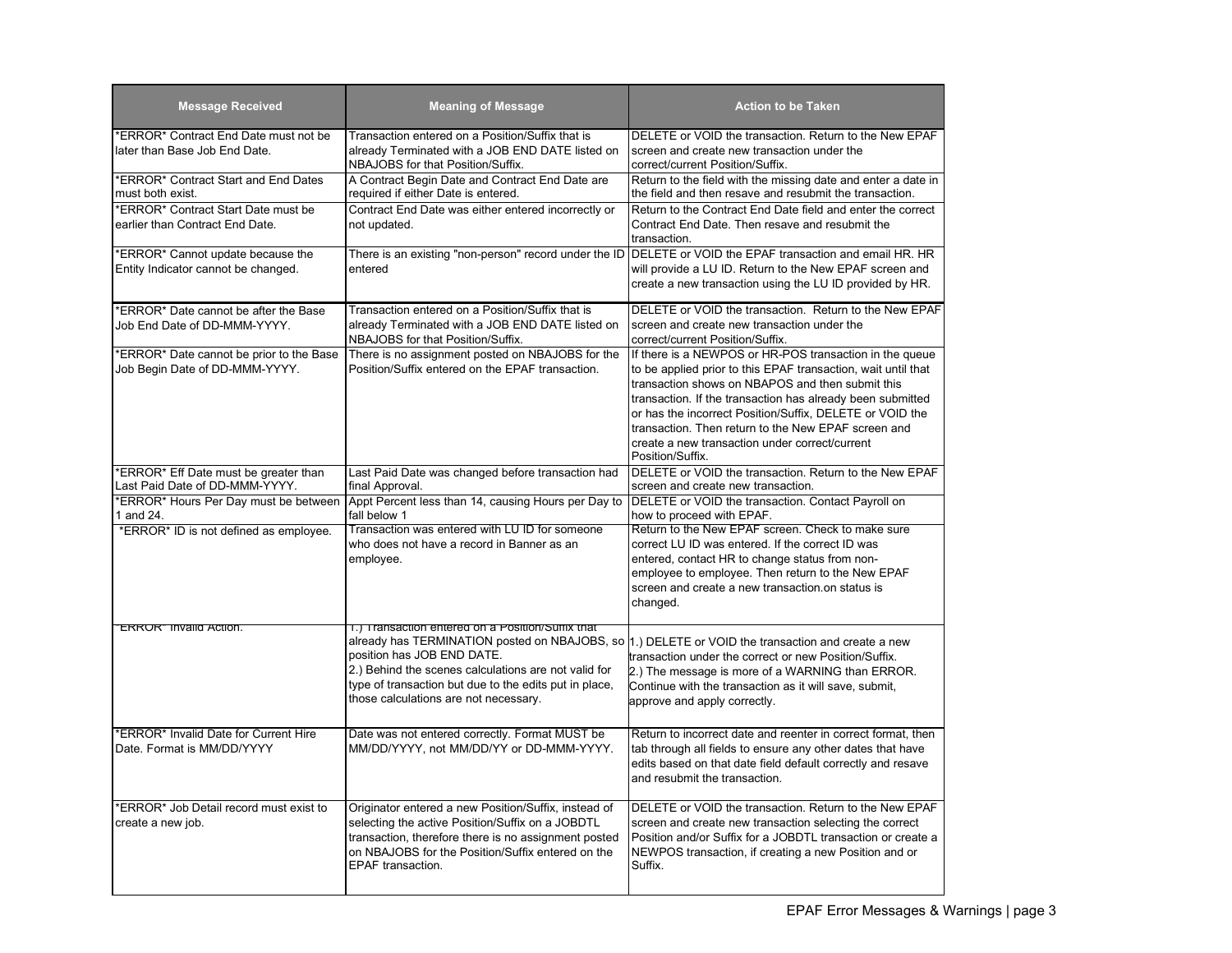| <b>Message Received</b>                                                        | <b>Meaning of Message</b>                                                                                                                                                                                                                                              | <b>Action to be Taken</b>                                                                                                                                                                                            |
|--------------------------------------------------------------------------------|------------------------------------------------------------------------------------------------------------------------------------------------------------------------------------------------------------------------------------------------------------------------|----------------------------------------------------------------------------------------------------------------------------------------------------------------------------------------------------------------------|
| *ERROR* New effective date must be<br>greater than last date of DD-MMM-YYYY.   | There is already information posted on NBAJOBS<br>with the date listed in the error message                                                                                                                                                                            | DELETE or VOID the transaction. Return to the New EPAF<br>screen and create new transaction using a Query Date<br>after the date listed in the error message. If you still get<br>this error contact HR.             |
| *ERROR* No jobs records found for the                                          | 1.) Termination was entered on a Position/Suffix that                                                                                                                                                                                                                  | 1.) DELETE or VOID the transaction. and create a new                                                                                                                                                                 |
| given dates.                                                                   | is already Terminated with a JOB END DATE listed<br>on NBAJOBS for that Position/Suffix.<br>2.) Termination entered with an effective date in a<br>prior Fiscal Year, Originated and/or Approved to<br>Apply after Position Roll was completed for new<br>Fiscal Year. | transaction under the correct or new Position/Suffix.<br>2.) Contact HR for further assistants if you still get this<br>error.                                                                                       |
| *ERROR* Not a valid active position.                                           | The Position number for the assignment has been<br>closed or frozen by the Budget Office.                                                                                                                                                                              | Check to make sure the correct Position number was<br>entered or selected. If the Position number is incorrect,<br>DELETE or VOID the transaction and create a new<br>transaction under the correct Position number. |
| *ERROR* Pay ID not found on PTRCALN                                            | The Query & Effective Date entered are outside the                                                                                                                                                                                                                     | DELETE or VOID the transaction. Return to the New EPAF                                                                                                                                                               |
| for fiscal year and effective date                                             | date range for the Pay Id                                                                                                                                                                                                                                              | screen and create a new transaction using a Query Date<br>that is the date range for that Pay ID.                                                                                                                    |
| *ERROR* Position Status not active;                                            | Transaction entered on a Position/Suffix that already                                                                                                                                                                                                                  | DELETE or VOID the transaction and create a new                                                                                                                                                                      |
| Assignment change or insertion not<br>allowed.                                 | has TERMINATION posted on NBAJOBS, so has<br>position has JOB END DATE.                                                                                                                                                                                                | transacton under the correct or new Position/Suffix.                                                                                                                                                                 |
| *ERROR* Previous deductions invalid for<br>the new Benefit Cat. must be term'd | There are deductions still open from the previous E-<br>Class listed on PEAEMPL.                                                                                                                                                                                       | Contact HR for help with fixing issues on PEAEMPL screen.                                                                                                                                                            |
| *ERROR* The future dated Job record                                            | There is a transaction already posted on NBAJOBS                                                                                                                                                                                                                       | Contact HR. HR will either remove the future transaction                                                                                                                                                             |
| must be deleted before ending Job.                                             | with a date greater than the Personnel and Effective<br>Dates on the EPAF Termination.                                                                                                                                                                                 | on NBAJOBS and notify the Originator to DELETE or<br>VOID the EPAF transaction and reenter as an new<br>transaction.                                                                                                 |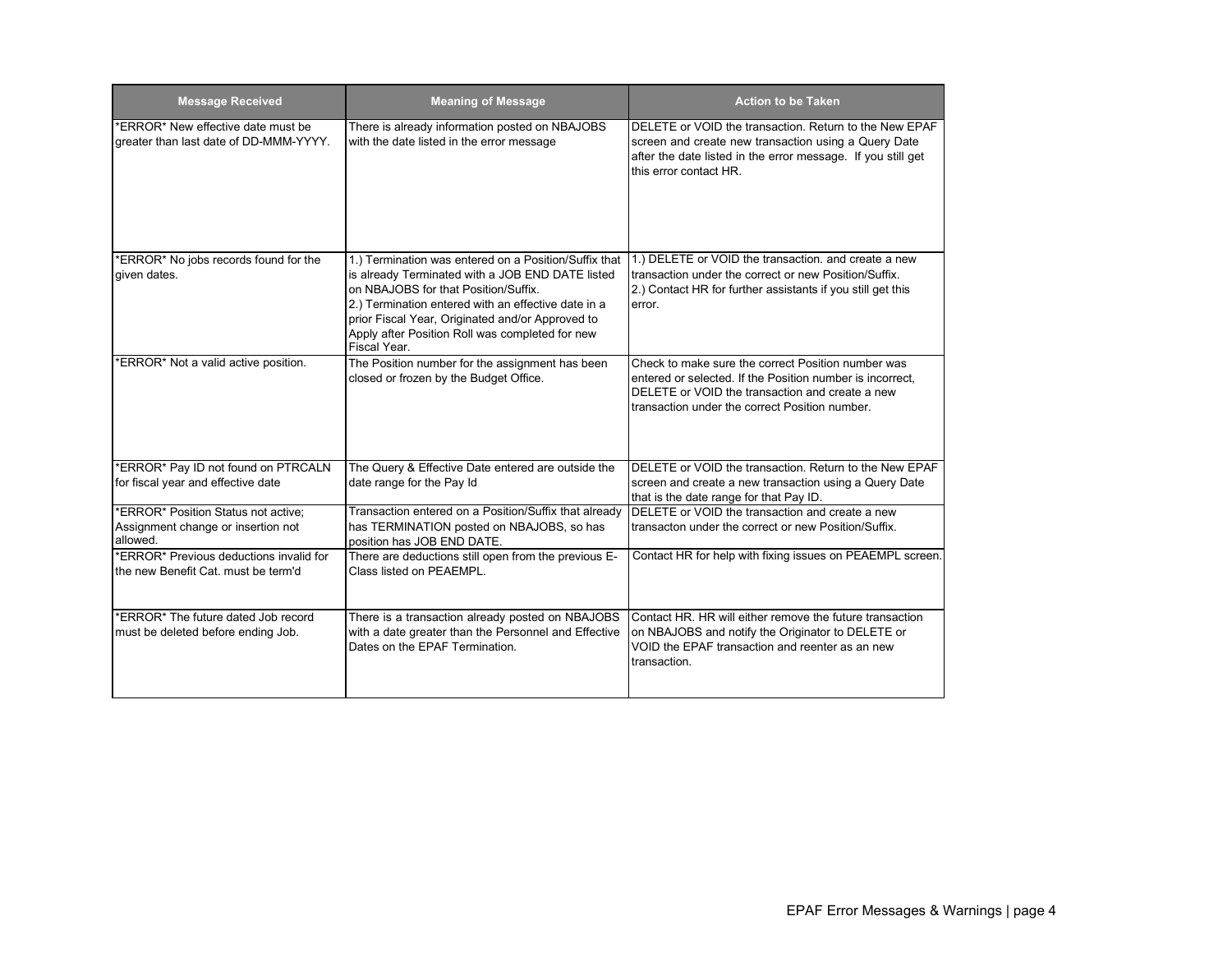| <b>Message Received</b>                                               | <b>Meaning of Message</b>                                                                                                                | <b>Action to be Taken</b>                                                                                                                                                                                                                                                                                                                                                                             |
|-----------------------------------------------------------------------|------------------------------------------------------------------------------------------------------------------------------------------|-------------------------------------------------------------------------------------------------------------------------------------------------------------------------------------------------------------------------------------------------------------------------------------------------------------------------------------------------------------------------------------------------------|
| *ERROR* This employee already has a<br>primary job.                   | Employee has a Primary assignment in effect as of<br>the Personnel Date entered on the new transaction.                                  | Return to Primary/Secondary field and change to<br>Secondary and then re save and resubmit the transaction.<br>If this is to become the Primary assignment based on<br>changing job to another department. The department in<br>which the employee is still under will need to do a End of                                                                                                            |
| All Approval Types must be committed<br>prior to submission.          | A new Position Number/Suffix was entered on a<br>JOBDTL or HR-DTL transaction instead of selecting<br>the active Position Number/Suffix. | Job assignment first before this EPAF can be done and<br>submitted.<br>DELETE or VOID the transaction. Return to the New EPAF<br>screen and create a new transaction. If entering a new<br>Position Number/Suffix, make sure the Approval Category<br>selected is NEWPOS or HR-POS. If updating a current<br>Position Number/Suffix, make sure the Approval Category<br>selected is JOBDTL or HR-DTL. |
| Invalid Position for Job Assignment; Salary<br>Budget does not exist. | The Position number for the assignment has been<br>closed by the Budget Office.                                                          | Check to make sure the correct Position number was<br>entered or selected. If the Position number is incorrect,<br>DELETE or VOID the transaction and create a new<br>transaction under the correct Position number. If position is<br>correct contact the Budget Office.                                                                                                                             |
| Missing required fields: Contract Begin<br>Date, Contract End Date    | Contract Dates are required for the E-Class or Job<br>Change Reason.                                                                     | Return to the fields and enter the Contract Begin and End<br>Dates in the respective fields and then resave and<br>resubmit the transaction.                                                                                                                                                                                                                                                          |
| New Job Labor Distribution Date should be<br>>= query effective date. | Effective Date on LABOR portion of NEWPOS or HR-<br>POS was changed from the date that defaulted in the<br>field from the Query Date.    | DELETE or VOID the transaction. Return to the New EPAF<br>screen and create new transaction using the correct Query<br>Date.                                                                                                                                                                                                                                                                          |
| ORIGINATOR CANNOT BE DESIGNATED<br>AS AN APPROVER, PLEASE CHANGE      | The Routing Queue lists the Originator's ID and<br>Name with a Required Action type of "Approve".                                        | Return to the Routing Queue and enter an Approver name<br>and ID with the Required Action type of "Approve" that is<br>not the same as the Originator's information. Also make<br>sure that the Default Routing for all Approval Categories do<br>not have the Originator's Name and ID listed in the Routing<br>Queues with a Required Action of "Approve".                                          |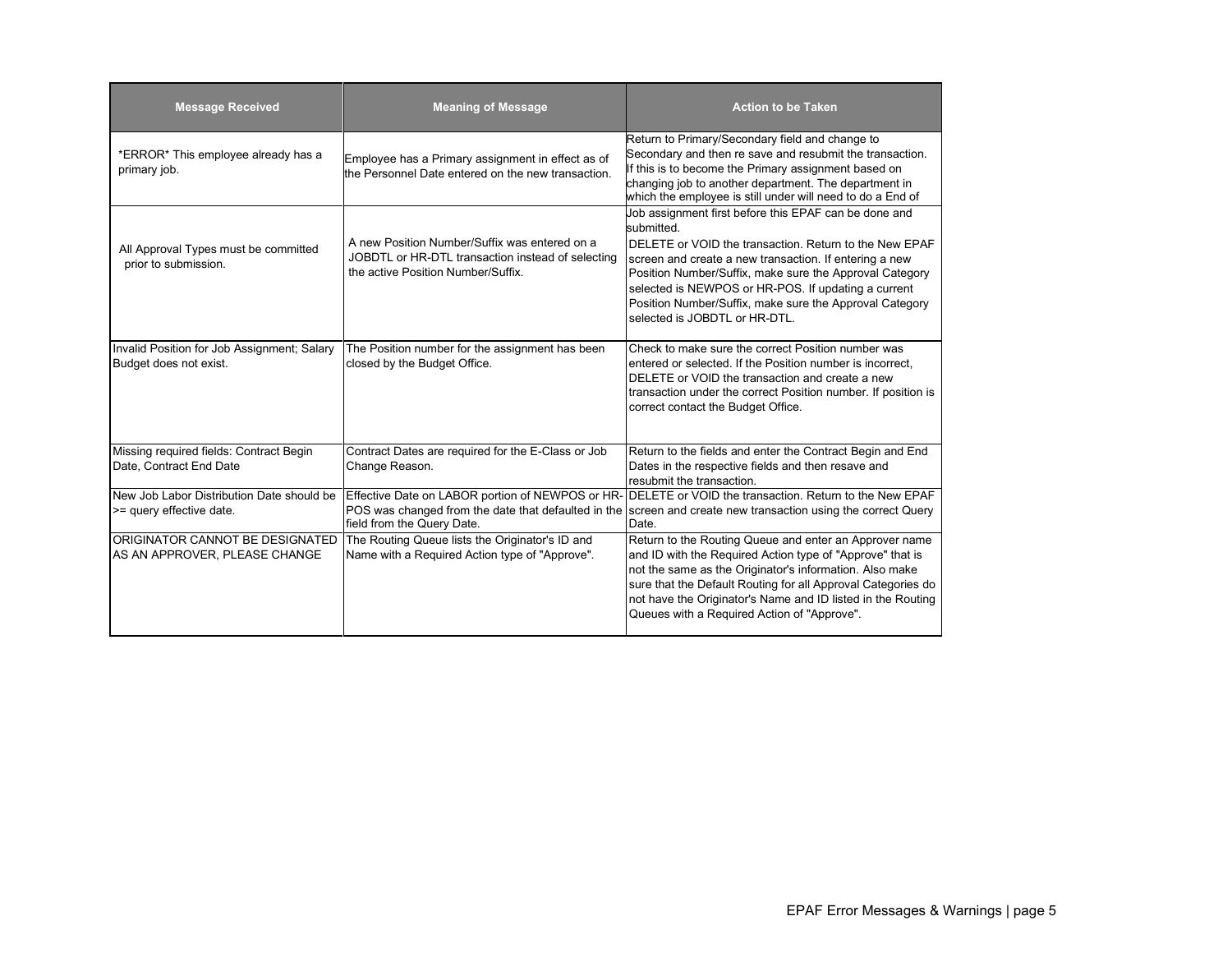| <b>Message Received</b>                                                                                                                                                        | <b>Meaning of Message</b>                                                                                                                                    | <b>Action to be Taken</b>                                                                                                                                                                                                                                                                               |
|--------------------------------------------------------------------------------------------------------------------------------------------------------------------------------|--------------------------------------------------------------------------------------------------------------------------------------------------------------|---------------------------------------------------------------------------------------------------------------------------------------------------------------------------------------------------------------------------------------------------------------------------------------------------------|
| <b>IPERSONNEL DATE MUST BE A START</b><br>DATE OF W9 PAY PERIOD.                                                                                                               | The Personnel and Effective Dates for Part-Time<br>Faculty assignments can only be the beginning of a<br>service period within the Pay ID for the assignment | DELETE or VOID the transaction. Return to the New EPAF<br>screen and create a new transaction using a Query Date<br>that is at the beginning of a Service Period for that Pay ID.                                                                                                                       |
| The Approval Category selected is invalid<br>for this position                                                                                                                 | The incorrect Approval Category was selected.                                                                                                                | Click on the OK button. Return to the New EPAF screen<br>and reenter the employee's ID, the Query Date and select<br>the correct Approval Category from the Drop Down menu.                                                                                                                             |
| Unfortunately the EPAF transaction for<br>[Banner ID#] [Employee Name]<br>Transaction #] is in violation of security<br>because the final approver cannot be the<br>originator | The Originator of the transaction tried to act as the<br>Proxy for the final Approver.                                                                       | VOID the transaction. Return to the New EPAF screen and<br>create a new transaction entering an Approver name and<br>ID in the Routing Queue that is not the same as the<br>Originator's information and have either that Approver or a<br>Proxy different from the Originator Approve the transaction. |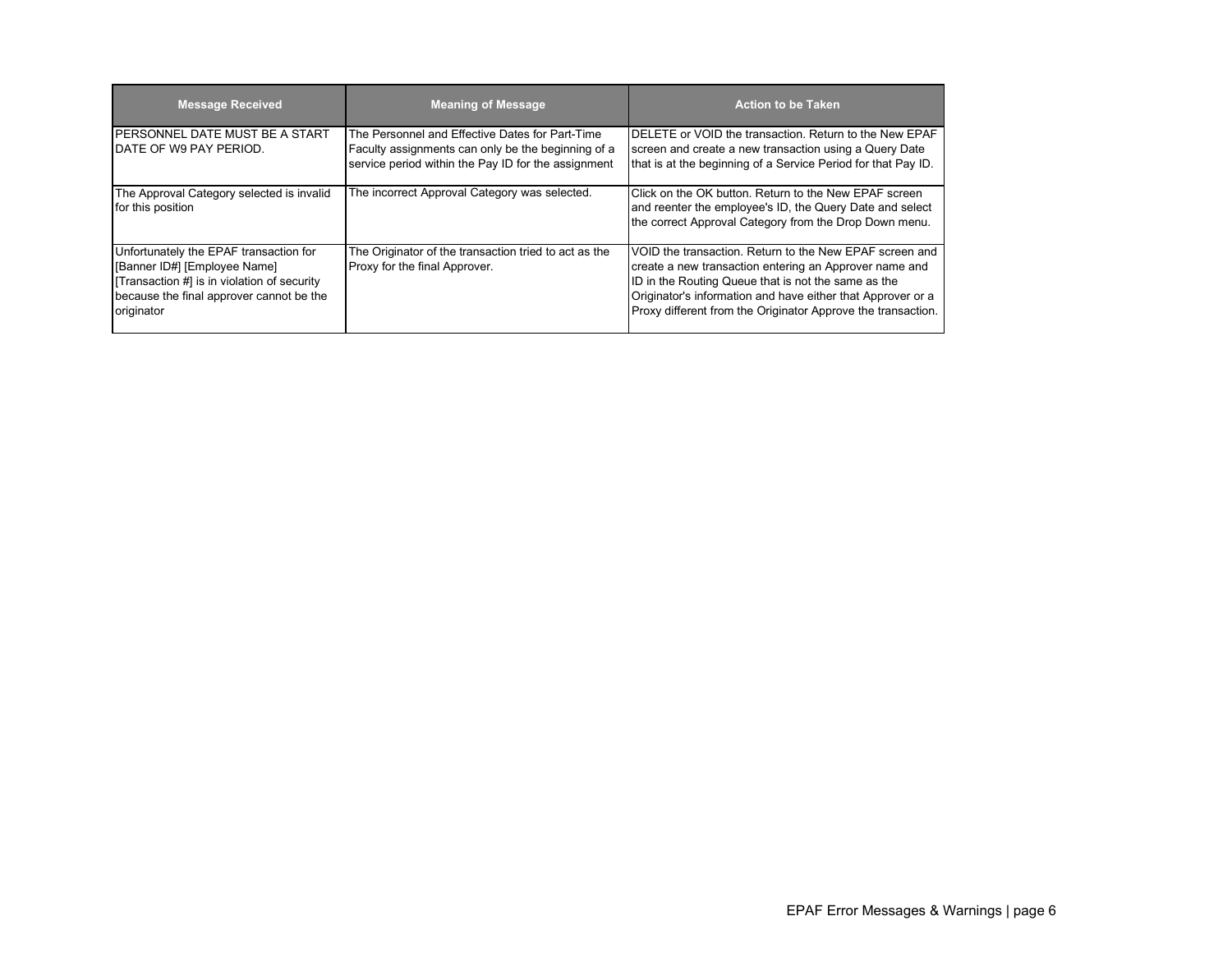# **Warning Messages:**

| <b>Message Received</b>                                                                                  | <b>Meaning of Message</b>                                                                                                                                                                                                                                                                                      | Action to be Taken                                                                                                                                                                                                                                                                                                                                                                                                                           |
|----------------------------------------------------------------------------------------------------------|----------------------------------------------------------------------------------------------------------------------------------------------------------------------------------------------------------------------------------------------------------------------------------------------------------------|----------------------------------------------------------------------------------------------------------------------------------------------------------------------------------------------------------------------------------------------------------------------------------------------------------------------------------------------------------------------------------------------------------------------------------------------|
| *WARNING* Annual Salary is outside the<br>Table/Grade range.                                             | The Salary entered is outside the Salary Grade<br>Low/High range.                                                                                                                                                                                                                                              | Check to make sure the salary entered is correct. If so,<br>there is no additional action for the Originator to take. If<br>the salary entered is incorrect, return to the Annual Salary<br>field, enter the correct Salary and then save and resubmit<br>the transaction.                                                                                                                                                                   |
| *WARNING* Conflicting job factors found.<br>Job will not be reported on IPEDS.                           | The employee has two assignments open on E-<br>Classes that get reported to IPEDS.                                                                                                                                                                                                                             | THERE IS NO ADDITIONAL ACTION FOR THE<br>ORGINATOR TO TAKE. When an transaction is entered<br>as a Secondary assignment and/or is to become the<br>Primary assignment based on the E-Class on PEAEMPL<br>activating the programmatic change to Primary, only the<br>Primary assignment gets reported to IPEDS.                                                                                                                               |
| *WARNING* Encumbrance has been set to<br>0, because method is Hours Input                                | Transaction is for a Positive Hourly Assignment.                                                                                                                                                                                                                                                               | THERE IS NO ADDITIONAL ACTION FOR THE<br>ORGINATOR TO TAKE. Positive Hourly pay is not<br>encumbranced at WSU.                                                                                                                                                                                                                                                                                                                               |
| *WARNING* Future changes exist - starting<br>on DD-MMM-YYYY.                                             | with a date later than the Personnel Date on the<br><b>EPAF</b> transaction.                                                                                                                                                                                                                                   | There is an assignment already posted on NBAJOBS Review the information already posted on NBAJOBS to<br>ensure that it the EPAF transaction does not supersede the<br>future information on NBAJOBS. If It does not, there is no<br>additional action for the Originator to take. If it does, create<br>a new transaction with the same effective date as the<br>future transaction to update the information of the furture<br>transaction. |
| *WARNING* Net change in Salary<br>Encumbrance for Job Base is greater than<br>Position Available Budget. | This message refers to salary encumbrancing<br>feature that is not used at WSU.                                                                                                                                                                                                                                | THERE IS NO ADDITIONAL ACTION FOR THE<br>ORGINATOR TO TAKE. Salary is not encumbranced at<br>WSU.                                                                                                                                                                                                                                                                                                                                            |
| *WARNING* Rate for this job is outside the<br>Table/Grade range.                                         | The Hourly Rate entered is outside the Salary Grade<br>Low/High range.                                                                                                                                                                                                                                         | Check to make sure the salary entered is correct. If so,<br>there is no additional action for the Originator to take. If<br>the salary entered is incorrect, return to the Regular Rate<br>field, enter the correct Hourly Rate and then save and<br>resubmit the transaction.                                                                                                                                                               |
| *WARNING* This job EEO Contract Group<br>Code is IPEDS reportable.                                       | Transaction is on an E-Class that gets reported to<br>IPEDS.                                                                                                                                                                                                                                                   | THERE IS NO ADDITIONAL ACTION FOR THE<br>ORGINATOR TO TAKE.                                                                                                                                                                                                                                                                                                                                                                                  |
| *WARNING* This job EEO Contract Group<br>Code is not IPEDS reportable.                                   | Transaction is on an E-Class that does not get<br>reported to IPEDS.                                                                                                                                                                                                                                           | THERE IS NO ADDITIONAL ACTION FOR THE<br>ORGINATOR TO TAKE.                                                                                                                                                                                                                                                                                                                                                                                  |
| *WARNING* Total FTE for this employee<br>exceeds one as of the eff date                                  | Employee has more than one open assignment with<br>the total FTE of ALL the assignments equalling more<br>than 1. This message will appear whenever a Full-<br>Time employee has or receives an Additional<br>Service Assignment or someone receives a Stipend<br>award with another open transaction/Stipend. | Check to make sure the employee is or should still be<br>reporting hours or receiving pay for all open assignments.<br>If so, there is no additional action for the Originator to take.<br>If the employee no longer reports hours or receives<br>payment on any of the assignments, a transaction should<br>be submitted to terminate those assignments.                                                                                    |